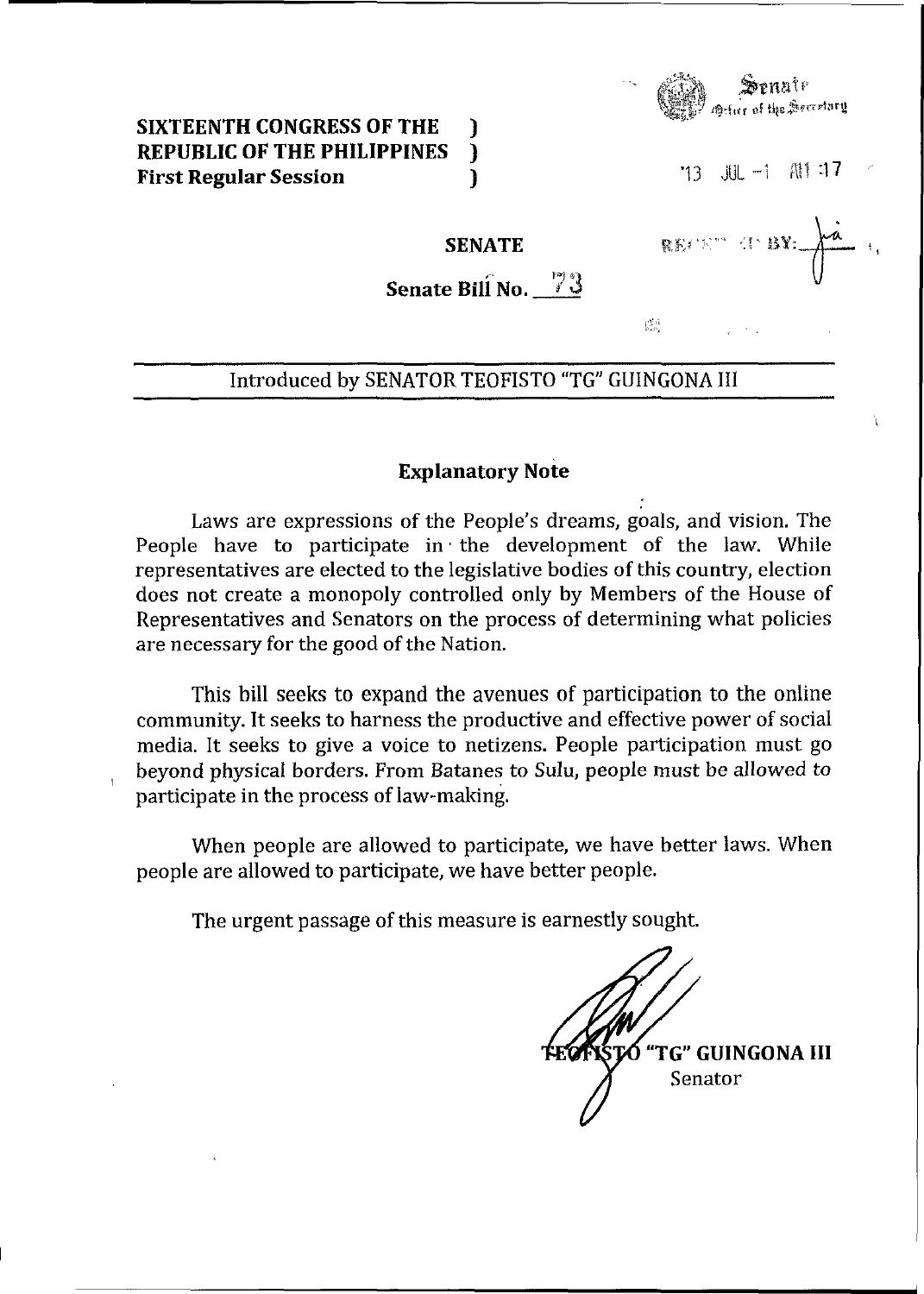

### SIXTEENTH CONGRESS OF THE REPUBLIC OF THE PHILIPPINES First Regular Session

 $13$  JUL-1 All :17

SENATE

) ) )

RECESSION

 $\label{eq:2.1} \frac{1}{\lambda} \frac{d\lambda}{\lambda} = \frac{1}{\lambda} \frac{d\lambda}{\lambda} \, ,$ 

Senate Bill No. 73

## Introduced by **SENATOR TEOFISTO "TG" GUINGONA III**

### **PHILIPPINE CROWDSOURCING ACT OF 2013**

.. *Be it enacted by the Senate and the House of Representatives of the 'Philippines in Congress assembled:* 

1 **Section 1. Purpose of the** law- This Act seeks to allow the people to 2 participate in the legislative process, online and/or with the use of 3 information and communications technology, providing effective and 4 responsive mechanisms therefor.

5 **Section 2, Declaration of Policy.** - The State must promote and protect 6 the right of the people and their organizations to effective and reasonable 7 participation at all levels of social, political, and economic decision-making. 8 Because of the great potentials of technology, the State must strive to 9 promote its ever-increasing use to protect and enhance the right of 10 participation. The State should harness its potential in all fields of social, 11 political, and economic discourse, including its potential to consult more 12 people from all over the world, on legislative matters.

13 **Section 3. Crowdsourcing in the Legislative Process, Principles and**  14 **Guidelines.** This law allows the public to participate in the legislative 15 process wherever they are. It believes in the power of online 16 crowdsourcing. The law believes that: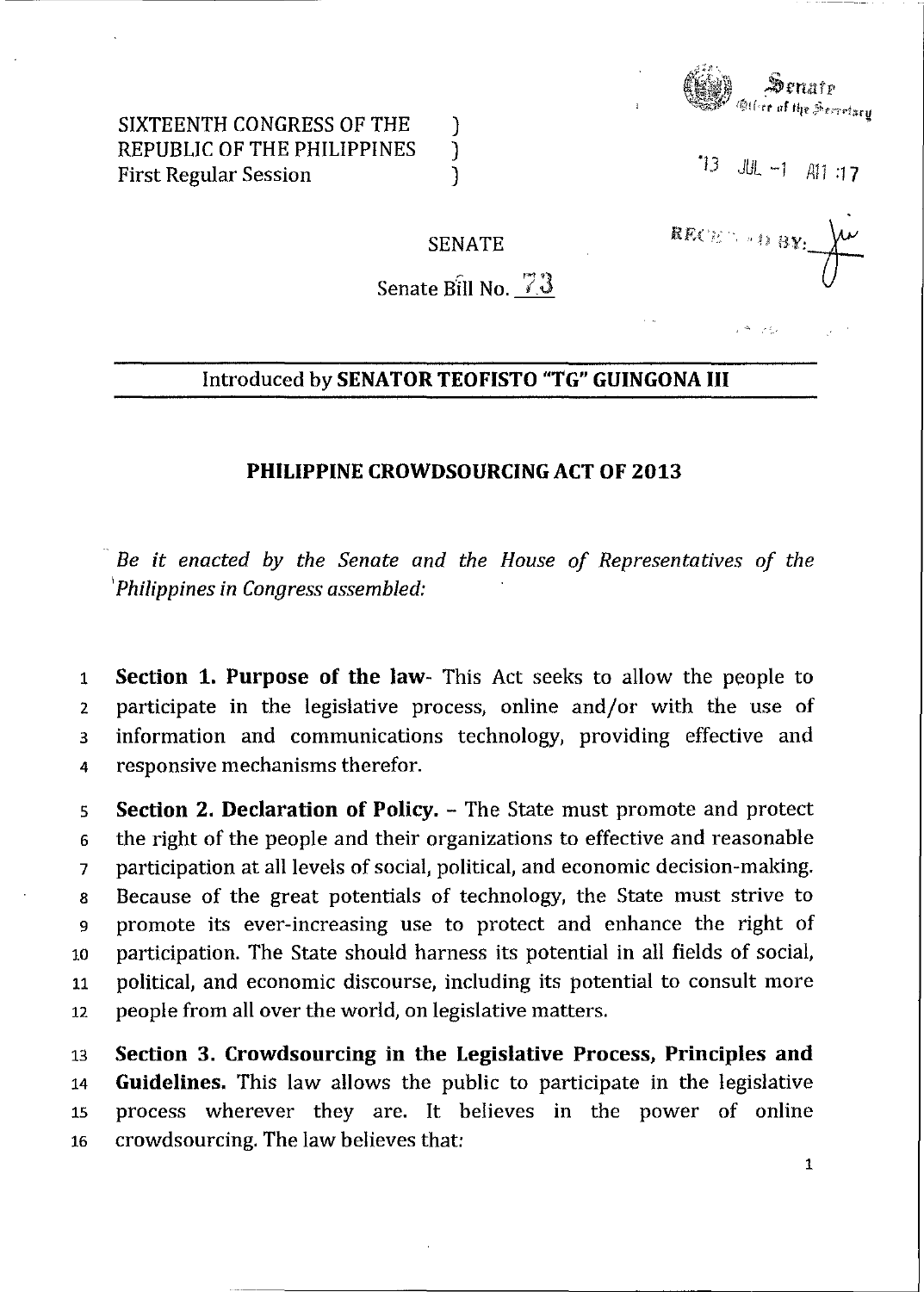| 1              |                                                                              |                                                                                                                                      |
|----------------|------------------------------------------------------------------------------|--------------------------------------------------------------------------------------------------------------------------------------|
| $\overline{2}$ | Α.                                                                           | Crowd sourcing is a concept that recognizes and allows the<br>individual and collective power of the people, with the use of         |
| 3              |                                                                              | the internet and/or other information and communications                                                                             |
| 4              |                                                                              | system, to contribute to the formulation, improvement, and                                                                           |
| 5<br>6         |                                                                              | creation of laws that benefit the entire nation.                                                                                     |
| $\overline{7}$ | <b>B.</b>                                                                    | Crowdsourcing is an expression of the belief that despite our                                                                        |
| 8              |                                                                              | geographical separation, people can still participate in national                                                                    |
| 9              |                                                                              | affairs through the borderless world of the internet.                                                                                |
| 10             | C.                                                                           | Crowdsourcing is a recognition of a new breed of citizens that                                                                       |
| 11             |                                                                              | work effectively and productively, contributing to national                                                                          |
| 12             |                                                                              | development, through the internet and/or with the use of                                                                             |
| 13             |                                                                              | information and communications system.                                                                                               |
| 14             |                                                                              |                                                                                                                                      |
| 15             | <b>Section 4. Definition of Terms</b>                                        |                                                                                                                                      |
| 16             |                                                                              |                                                                                                                                      |
| 17             | A.                                                                           | "Information and communications system" refers to a system                                                                           |
| 18             |                                                                              | for generating, sending, receiving, storing, or otherwise                                                                            |
| 19             |                                                                              | processing electronic documents and includes the computer                                                                            |
| 20             |                                                                              | system or other similar device by or in which data is recorded                                                                       |
| 21             |                                                                              | or stored and any procedures related to the recording or                                                                             |
| 22             |                                                                              | storage of electronic document.                                                                                                      |
| 23             | <b>B.</b>                                                                    | "Online" refers to a location that is accessible by the public                                                                       |
| 24             |                                                                              | anywhere in the world as opposed to a physical location like                                                                         |
| 25             |                                                                              | the building of the House of Representatives or the Senate. This<br>includes electronic mails, websites, internet fora, social media |
| 26<br>27       |                                                                              | sites, and other such similar media.                                                                                                 |
| 28             |                                                                              | <b>Section 5. Right to Information.</b> All pending bills and committee reports                                                      |
| 29             | of Congress must be made available online for public access within three     |                                                                                                                                      |
| 30             | (3) days from the time the bill or committee report is filed and until it is |                                                                                                                                      |
| 31             | approved by Congress.                                                        |                                                                                                                                      |
|                |                                                                              | $\overline{2}$                                                                                                                       |
|                |                                                                              |                                                                                                                                      |

J.

 $\bar{V}$ 

 $\frac{1}{2}$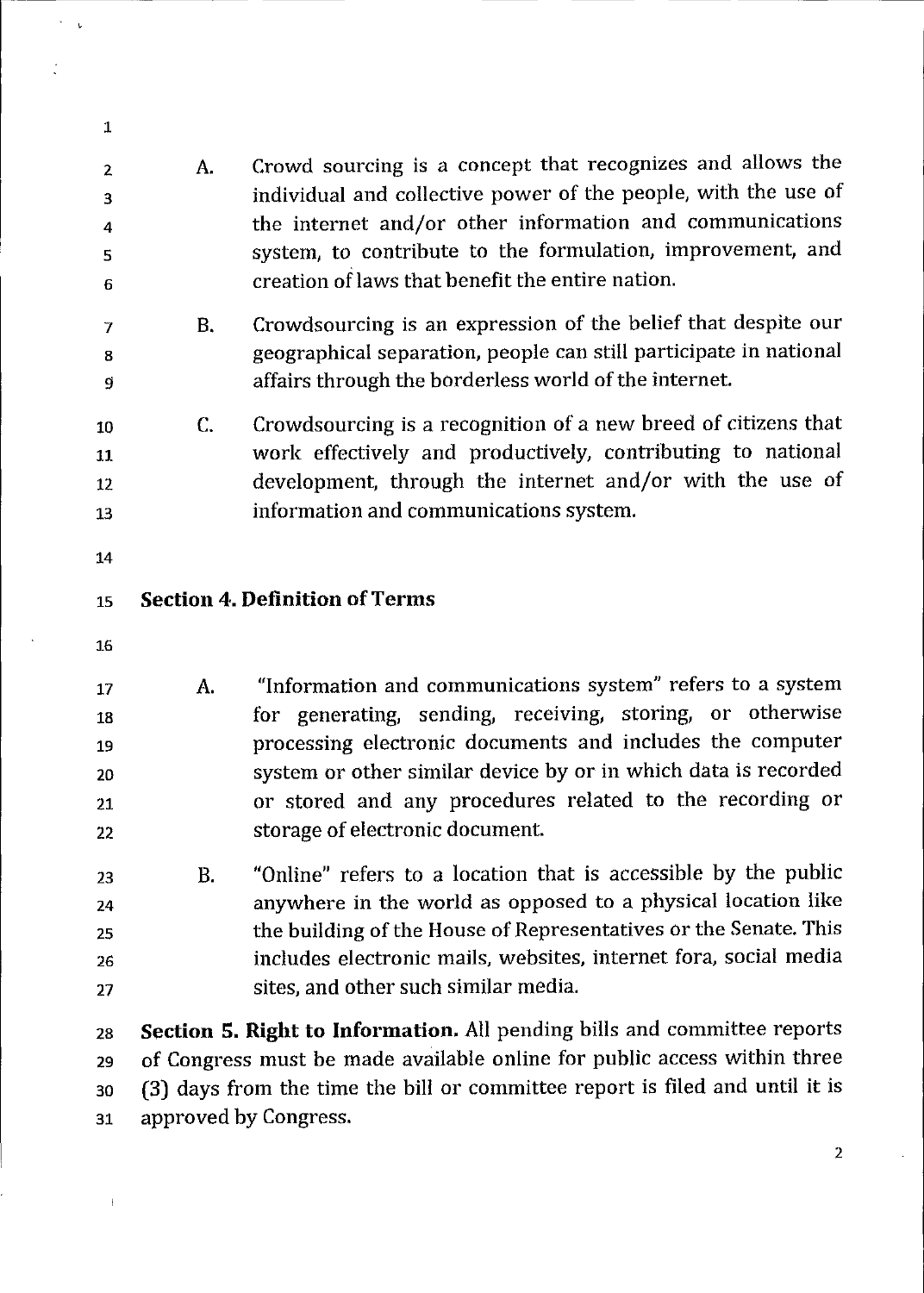1 The computation of the three-day period shall exclude non-working days.

3' **Section 6. Parallel online consultations.** While committee hearings are 4 done offline and in the physical offices of the House of Representatives or 5 the Senate, the public shall likewise be allowed to participate online and 6 give comments on pending bills, at any time between the filing of the bill 7 and the filing of the committee report.

8

2

9 All comments sent through email and similar means using information and 10 communications technology shall form part of the official and public 11 records of Congress and must be considered in the drafting of the 12 committee reports for pending bills. This includes all comments sent as 13 soon as the bill is filed, those sent prior to the first committee hearing on a 14 bill, and those sent even after all committee hearings have been concluded, 15 and those sent prior to the filing of the committee report.

16

20

24 25 26

17 Furthermore, for purposes of broadening public participation in committee 18 hearings, the schedule of committee hearings must be published online at 19 least three (3) days before the scheduled hearing date. It must contain:

- 21 22 23 1. A clear invitation for the people to send their comments on pending bills even after the date of the committee hearing.
	- 2. A link to the online location of the bills to be heard.

27 28 29 30 31 3. The concerned committee's electronic mail (email) address and other ways through which the people can send their comments on pending bills without actually going to the physical offices of the Senate or the House of Representatives.

 $32<sup>1</sup>$ 

<sup>33</sup>**Section 7. Continuing Participation during the Period of Debates.** The 34 public must be allowed to continuously express their views on pending 35 bills from the time the sponsorship speech is delivered until the time that

3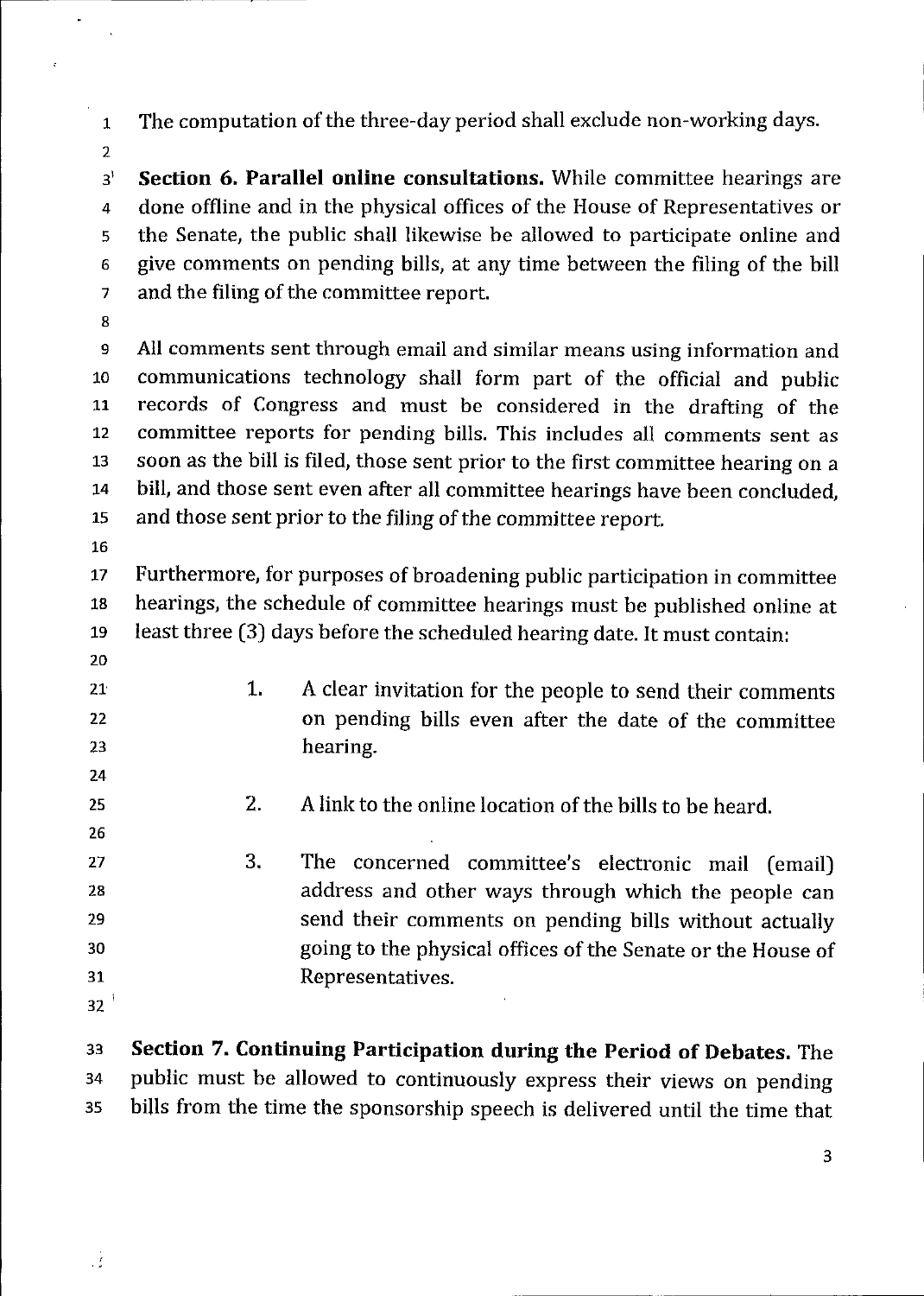1 the bill is approved and voted on Third Reading, and until the report of the 2 bicameral committee is approved by the House of Representatives or the 3 Senate. This shall be done according to the following guidelines:

4

 $\overline{a}$ 

15

26

A. The Agenda for the Day must be published online at least one (1) day before the session indicated in the Agenda. Should the Agenda change on the day of the session, the revised Agenda should immediately be published online. The online agenda must provide links to the online location of the bills included in the Agenda for the Day.

- 12 13 14 B. Congress must provide an online mechanism that allows the public to view and observe the sessions of both Houses of Congress.
- 16 17 18 19 20 21 22 23 24 25 c. In order to guide each Senator or Member of the House of Representatives in the discussion of pending bills, the people must be allowed to continue sending their comments to their representatives. Congress must post online the contact information of each Member of the House of Representatives and the Senate. The contact information should include electronic mail addresses and other information that allows the public to contact the legislators without need of going to the physical location of the House of Representatives and the Senate.
- 27 28 29 30 D. Congress must post online the versions of pending bills approved on Second Reading, Third Reading, and the Bicameral Conference. Posting must be done within twenty-fours (24) from the time of approval. The computation of this period shall 31 exclude hours within a non-working day.

32 Section 8. Pre-approval Consultation. Before signing any bill into law, 33 the President must allow the people to submit their comments online for at 34 least five (5) days. After the five-day period, the President must observe a